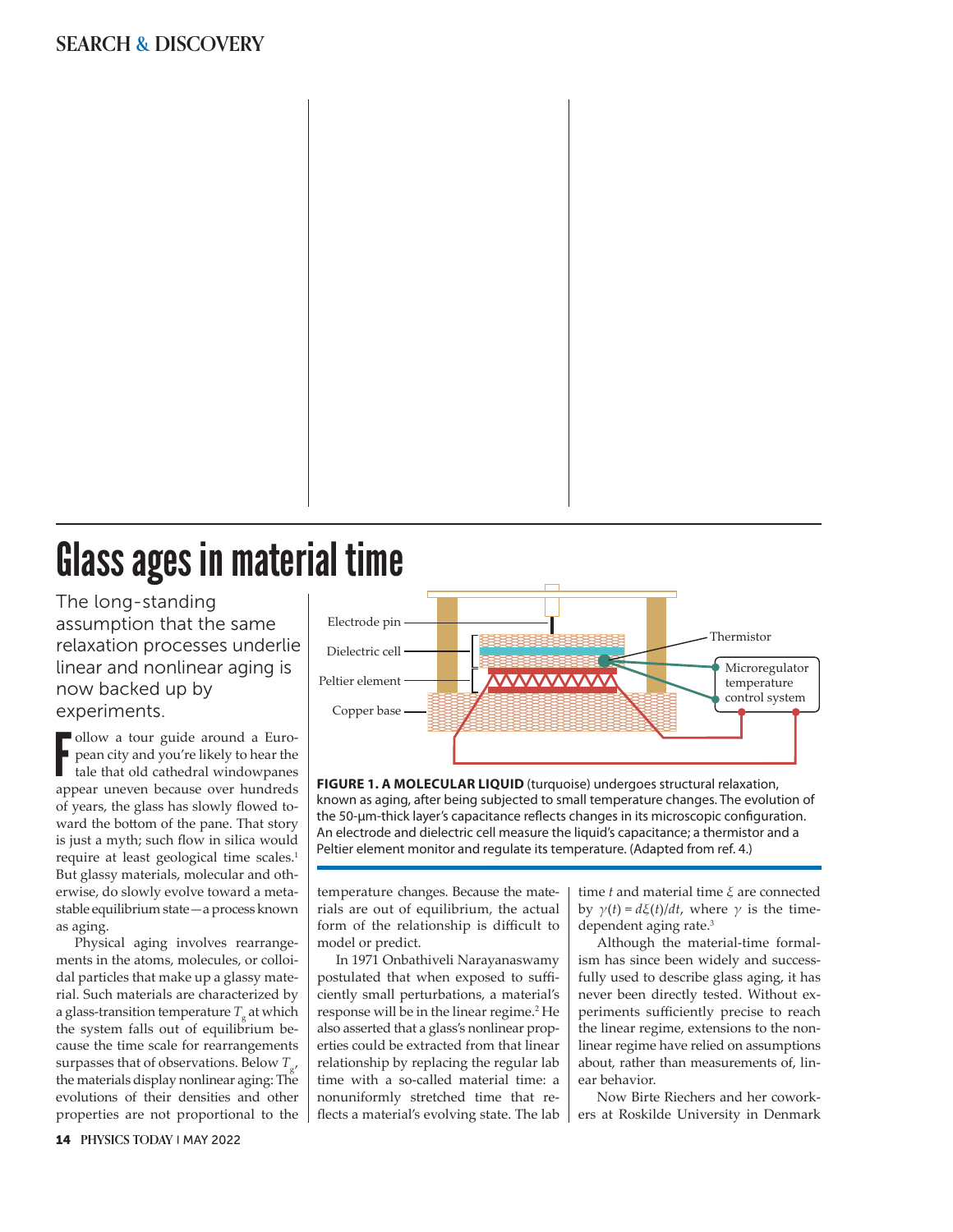

**FIGURE 2. GLASSY MATERIALS AGE** in response to temperature changes. **(a)** When a molecular liquid is subjected to a sinusoidal temperature protocol (red) with a sufficiently small amplitude, its capacitance (green) varies proportionally and closely matches theoretical predictions (black). (b) A larger-amplitude temperature change produces a nonlinear response if the liquid is close to its glass- transition temperature. When the linear- regime measurements are used to rescale the material's response function, however, the nonlinear behavior can still be accurately predicted. (Adapted from ref. 4.)

have observed both the linear and nonlinear regimes in a glass-forming molecular liquid.<sup>4</sup> After performing a series of careful measurements to establish the material's response to small changes in temperature, they were able to accurately, and with no adjustable parameters, predict its nonlinear behavior after larger temperature jumps.

### Slow motion

The time it takes for a glassy system to find an equilibrium configuration is extremely temperature dependent. Just a 1% change in temperature can increase the time frame by a factor of 10. The slowing is caused not by a lack of thermal energy but by the particles trapping each other and preventing rearrangements toward an equilibrium configuration. Such traps might look like cages formed by surrounding molecules or like complicated tangles of polymers. The slowness causes a mismatch: The material's temperature can change rather quickly, but its configuration can't.

"This work started a bit as an experimental challenge to ourselves," says Kristine Niss, who, with coauthor Tina Hecksher, led the experimental side of the project. Riechers and her fellow postdoc Lisa Roed wanted to see how small they could make the temperature jumps and whether they could, in fact, observe the linear regime, which required tiny temperature jumps of tens of millikelvin.

Niss's group studies liquids whose small molecules form amorphous solids, rather than crystals, below  $T_{\rm g}$ . Such materials have many practical applications and include pharmaceuticals and glasses for electronic displays. Rearrangements in response to temperature jumps cause

the liquid's density to change, but that response is too small to measure directly, especially with such small jumps. Instead, the researchers measure the capacitance of a thin layer of the liquid as a proxy for its density.

To get a sufficiently high signal to- noise ratio from their existing experimental setup, shown schematically in figure 1, Riechers and Roed had the idea to study liquids whose molecules have high dipole moments. Such liquids have higher capacitances, which offer clearer signals, even though the liquids also have a more complicated density-capacitance relationship than those with lower dipole moments.

The entire experiment took a year to complete. The researchers had an existing setup, but they had to decide the new project was important enough to commit the apparatus to a single experiment for that long. The measurement ran uninterrupted during Denmark's coronavirus lockdown, with Riechers coming in approximately once a week to check on it and make any necessary modifications.

During the first 36 weeks, the researchers subjected a thin sample of the liquid to temperature steps around a reference temperature of 164.6 K. At that temperature, the sample takes about 12 hours to relax to structural equilibrium sufficiently long that the sample reaches a homogeneous temperature before any significant structural relaxation has taken place.

The step sizes varied from 10 mK to 3 K and went both up and down. After each jump, the sample's configuration was allowed to equilibrate, which could take days or even weeks. During that time the researchers measured its capacitance at 10 kHz. A Peltier element kept temperature fluctuations to less than a millikelvin, and an ultraprecise capacitance bridge enabled resolution at the level of a few attofarad.

Those capacitance measurements yielded two important pieces of information. One was the linear response function *R*(*t*) that characterizes the sample's relaxation over time in the linear regime. The researchers confirmed that they had, in fact, found the linear-aging regime by showing that for jumps of 10–100 mK, the normalized response functions collapsed onto a single curve. The analysis and normalization were nontrivial. Says Niss, "The challenge is to use robust methods that do not cheat oneself into 'massaging' the data to fit the theory."

The other output was the material's temperature- dependent aging rates. For a given thermal protocol, those can be used to nonlinearly transform the lab time into a material time. The new time scale, which reflects on the system's configurational evolution, can be thought of as akin to the proper time in an accelerating relativistic system.

### Predictable aging

The idea to push beyond linear aging, which was the project's original target, and probe the nonlinear regime came from discussions with Jeppe Dyre, who led the theoretical side of the project. The last 15 weeks of data acquisition were dedicated to more complicated temperature- change protocols and probing the nonlinear regime.

Figure 2a shows the material's response to a small-amplitude sinusoidal